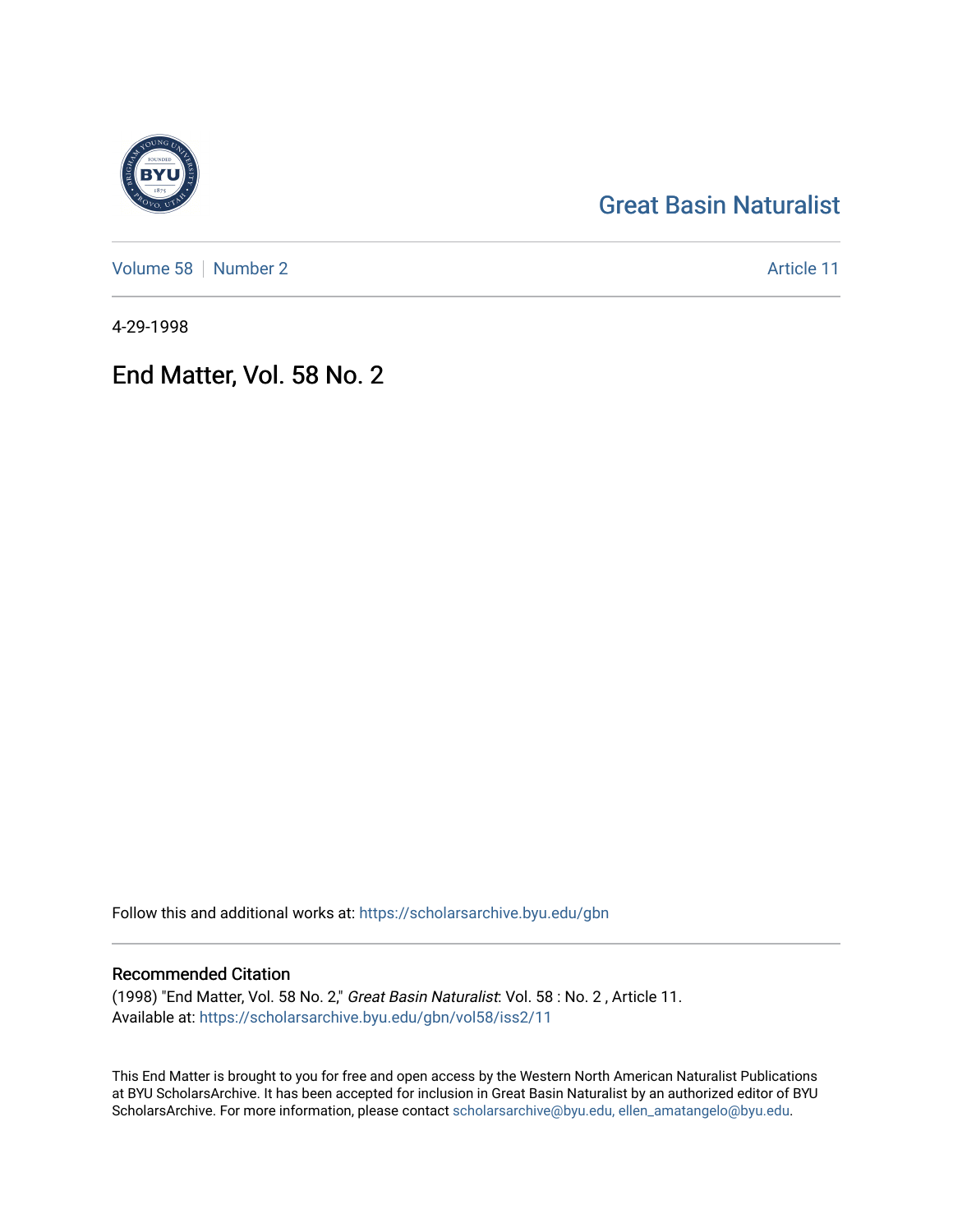### INFORMATION FOR AUTHORS

The Great Basin Naturalist welcomes previously umpublished manuscripts pertaining to the biological natural history of western North America. Preference will be given to concise manuscripts of up to 12,000 words. Simple species lists are discouraged.

**SUBMIT MANUSCRIPTS to Richard W. Baumann,** Editor, Great Basin Saturalist. 290 .\1I.BM. PO Box 20200, Brigham Young Uni\ersit\', Provo, UT 84602-0200. An accompanying cover letter must include phone number(s) of the author submitting the manuscript, and FAX number and E-mail address when applicable; the letter must also provide information describing the extent to which data, text, or illustrations have been used in other papers or books that are published, in press, submitted, or soon to be submitted elsewhere. Authors should adhere to the following guidelines; manuscripts not so prepared may be returned for revision.

MANUSCRIPT PREPARATION. In general, the Great Basin Xattiralist follows reconnnendations in Seientifie Style and Format: The CBE Manual for Authors, Editors, and Publishers, 6th edition (Council of Biology Editors, Inc., 11 South LaSalle Street. Suite 1400, Chicago, IL 60603, USA; PHONE 312-201-0101; FAX 312-201-0214). We do, however, differ in our treatment of entries in Literature Cited. Authors may consult the most recent issue of the Great Basin Naturalist for formatting guidelines

TYPE AND DOUBLE SPACE all materials, including literature cited, table headings, and figure legends. Avoid hyphenated words at the right-hand margins. Use WordPerfect's italics feature for words to be printed in italics. Use standard bond  $(22\times28$  cm), leaving 2.5-cm margins on all sides.

SUBMIT 3 COPIES of the manuscript (5 copies of fish manuscripts) and the original on a 3.5-inch disk utilizing WordPerfect 5.1 or above. Number all pages and assemble each copy separately: title page, abstract and key words, text, acknowledgments, literature cited, appendices, tables, figure legends, figures.

TITLE PAGE includes an informative title no longer than 15 words, names and addresses of authors, a nmning head of fewer than 40 letters and spaces, footnotes to indicate change of address and author to whom correspondence should be addressed if other than the first author

ABSTRACT states the purpose, methods, results, and conclusions of the research. It is followed by 6-12 key words, listed in order of decreasing importance, to be used for indexing.

TEXT has centered main headings printed in all capital letters; second-level headings are centered in upper- and lowercase letters; third-level headings begin paragraphs.

VOUCHER SPECIMENS. Authors are encouraged to designate, properly prepare, label, and deposit high-quality voucher specimens and cultures docu menting their research in an established permanent collection, and to cite the repository in publication.

REFERENCES IN THE TEXT are cited by author and date: e.g., Martin (1989) or (Martin 1989). Multiple citations should be separated by commas and listed in chronological order. Use "et al." after name of first author for citations having more than two authors.

ACKNOWLEDGMENTS, under a centered main heading, include special publication numbers when appropriate.

LITERATURE CITED, also under a centered main heading, lists references alphabetically in the following formats:

- Mack, CD., and L.D. Flake. 1980. Habitat relation ships of waterfowl broods on South Dakota stock ponds. Journal of Wildlife Management 44:695-700.
- Sousa, W.P 1985. Disturbance and patch dynamics on rockv' intertidal shores. Pages 101-124 in S.T.A. Pickett and PS. White, editors, The ecolo gy of natural disturbance and patch dynamics. Academic Press, New York.
- Coulson, R.N., and J.A. Witter. 1984. Forest entomology: ecology and management. John Wiley and Sons, Inc., New York. 669 pp.

TABLES are double spaced on separate sheets and designed to fit the width of either a single column (6.7 cm) or a page (14.0 cm). Use lowercase letters to indicate footnotes.

PHOTOCOPIES OF FIGURES are submitted initially with the manuscript; editors may suggest changes. Lettering on figures should be large enough to withstand reduction to one- or two-column width. Originals must be no larger than  $22\times28$  cm.

NOTES. If the manuscript would be more appropriate as a short communication or note, follow die above instructions but do not include an abstract.

A CHARGE of \$50 per page is made for articles published; the rate for individual subscribers will be \$35 per page. However, manuscripts with complex tables and/or numerous photographs may be assessed an additional charge. Reprints may be pur chased at the time of publication (an order form is sent with the proofs).

#### FINAL CHECK:

- Cover letter explaining any duplication of information and providing phone number(s), FAX number, and E-mail address
- 3 copies of the manuscript (5 copies of fish papers) and W'ordPerfect diskette
- Conformity with instructions
- Photocopies of illustrations